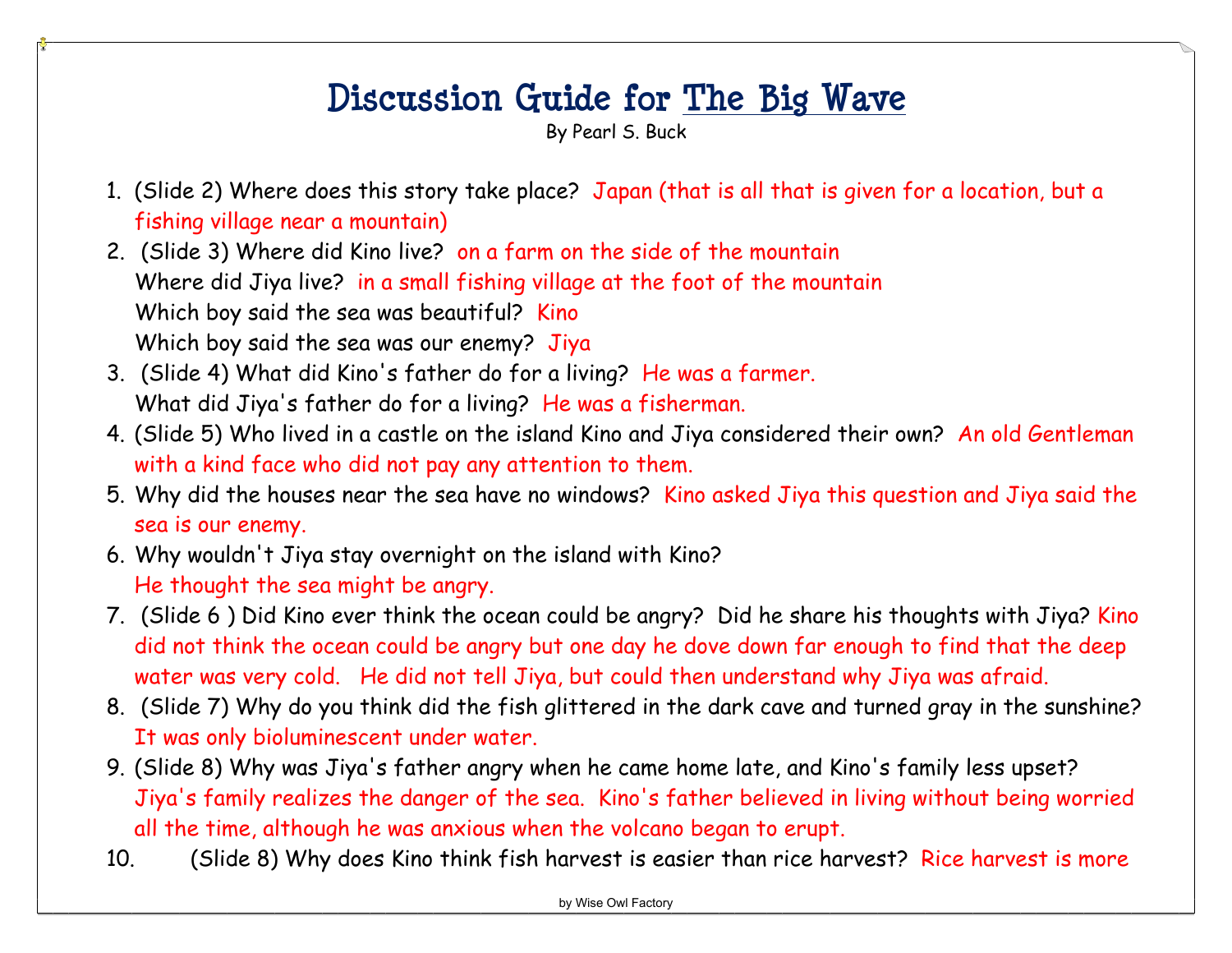difficult and takes longer than rice harvest. Also, Kino doesn't have to help all the time, he can help if he wants and has time. But Kino is glad his father is a farmer all in all.

- 11.(Slide 9) What does the volcano that Kino and his father can see have to do with the big wave? About how far away was it? The volcano has smoke rising from it, and the earth trembled sometimes. Later it causes the big wave when it erupts. It is about 20 miles away. Links to earthquake maps are provided on slide 9.
- 12. (Slide 10) What did the red flag on the top of the Old Gentleman's castle mean? How many times had Kino's father seen it? It meant bad weather, volcano explosion, earthquake, and Tsunami. Kino's father had seen it twice before Kino was born.
- 13. (Slide 11) When the big wave started to rise, why did Jiya's family send him up the mountain? He was the youngest one and they wanted someone to live after them if the worst happened. Note: It says in the book they send him up the mountain, but that meant the knoll with the castle. They thought they were sending him to the castle. Jiya decides to go to his friend up the mountain the book refers to as the mountain. Kino is waving white to signal Jiya.
- 14. (Slide 11) Why did Jiya become unconscious? He saw the big wave take the entire fishing village away, and was overcome with emotion. His family and home were gone all at once.
- 15. (Slide 12) How does Jiya show he is having grief? Does Kino's family allow him to grieve? Jiya sleeps a lot, cries, and doesn't want to eat. Yes, they allow him to grieve.
- 16. (Slide 12) What does the father say over and over to explain Jiya's grief to Kino? "Life is stronger than death." Kino's father says many wise things in this story, and one thing that may come up for discussion is that he thinks the Japanese people love life because they live in danger. He talks about death being a gateway, and that may also need to be discussed.
- 17. (Slide 13) When the Old Gentleman comes and wants to see the sleeping Jiya, he has a reason for wanting to have Jiya as his son. What is the reason? The Old Gentleman says Jiya is bright, handsome, and the best boy in the village.
- 18. (Slide 14) Why do you think Jiya says no to the Old Gentleman? He said there wasn't